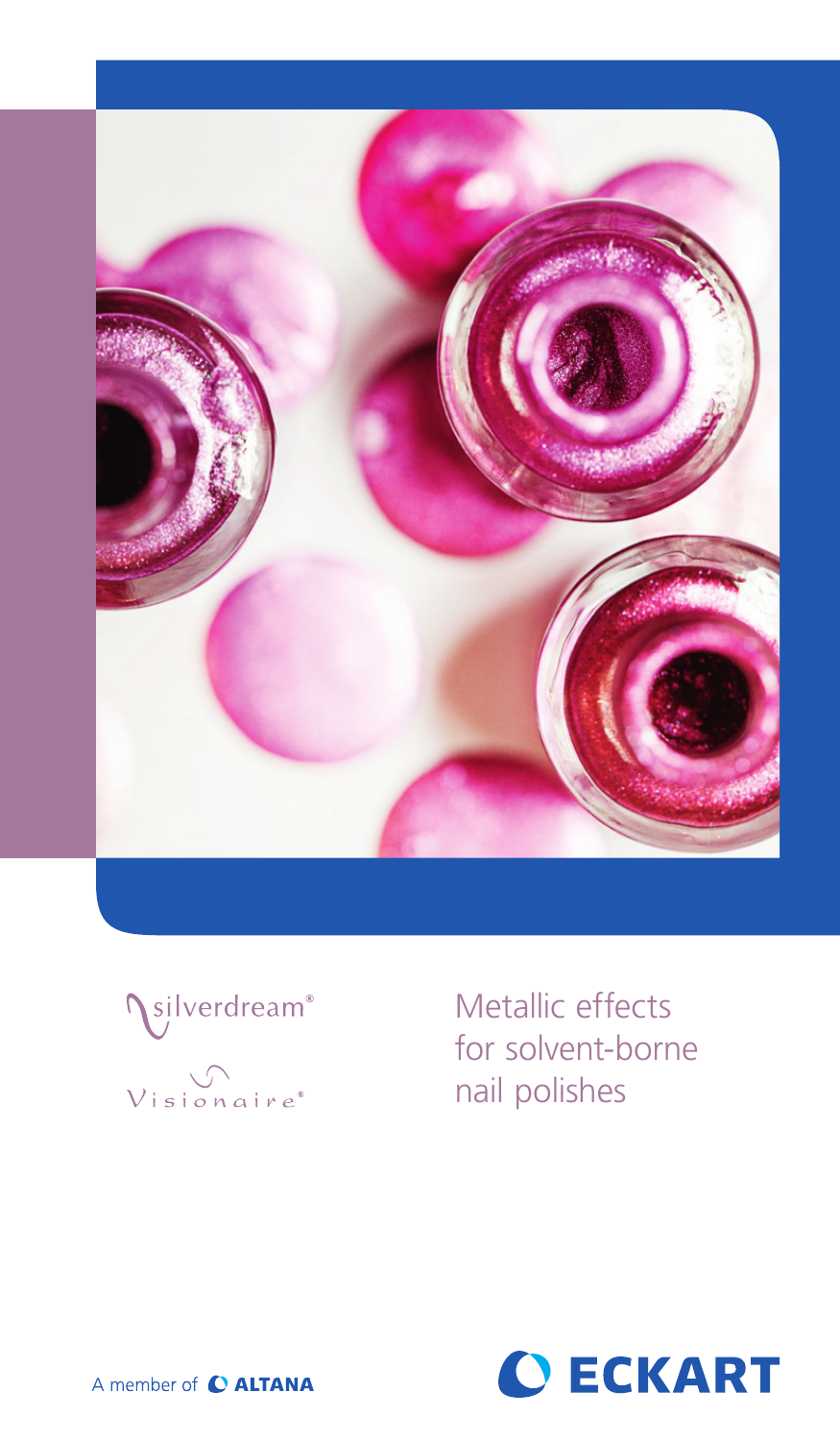



## Metallic effects for solvent-borne nail polishes

The SILVERDREAM product line stands for eyecatching metallic effects. This range of pigment preparations begins with SILVERDREAM L-55350 for a purely metallic look with high coverage. SILVERDREAM Starlight is the product of choice for captivating silver sparkle. For impressive rainbow effect, the SILVERDREAM Prismatic range features three different products. These unique metallic pigments made by PVD technology enable outstanding prismatic highlights. All these solvent based pigment preparations are especially suited for nail polishes.

VISIONAIRE is the leading brand for metallic pigments in powder form for cosmetic applications. VISIONAIRE shades are synonyms for superior performance, metallic effect and excellent coverage. For multiple effects, two especial colored shades and silver metallic pigments in three different particle sizes are available for the use in nail polishes.

ECOFIL B110, a biodegradable filler and SYNAFIL W are ECKART´s fillers to give nail polishes a stylish matt effect or an intriguing soft touch.

SILVERDREAM and VISIONAIRE Effect pigments can be easily combined with colorants and/or MIRAGE or SYNCRYSTAL pearlescent pigments for a multitude of additional effects and colors.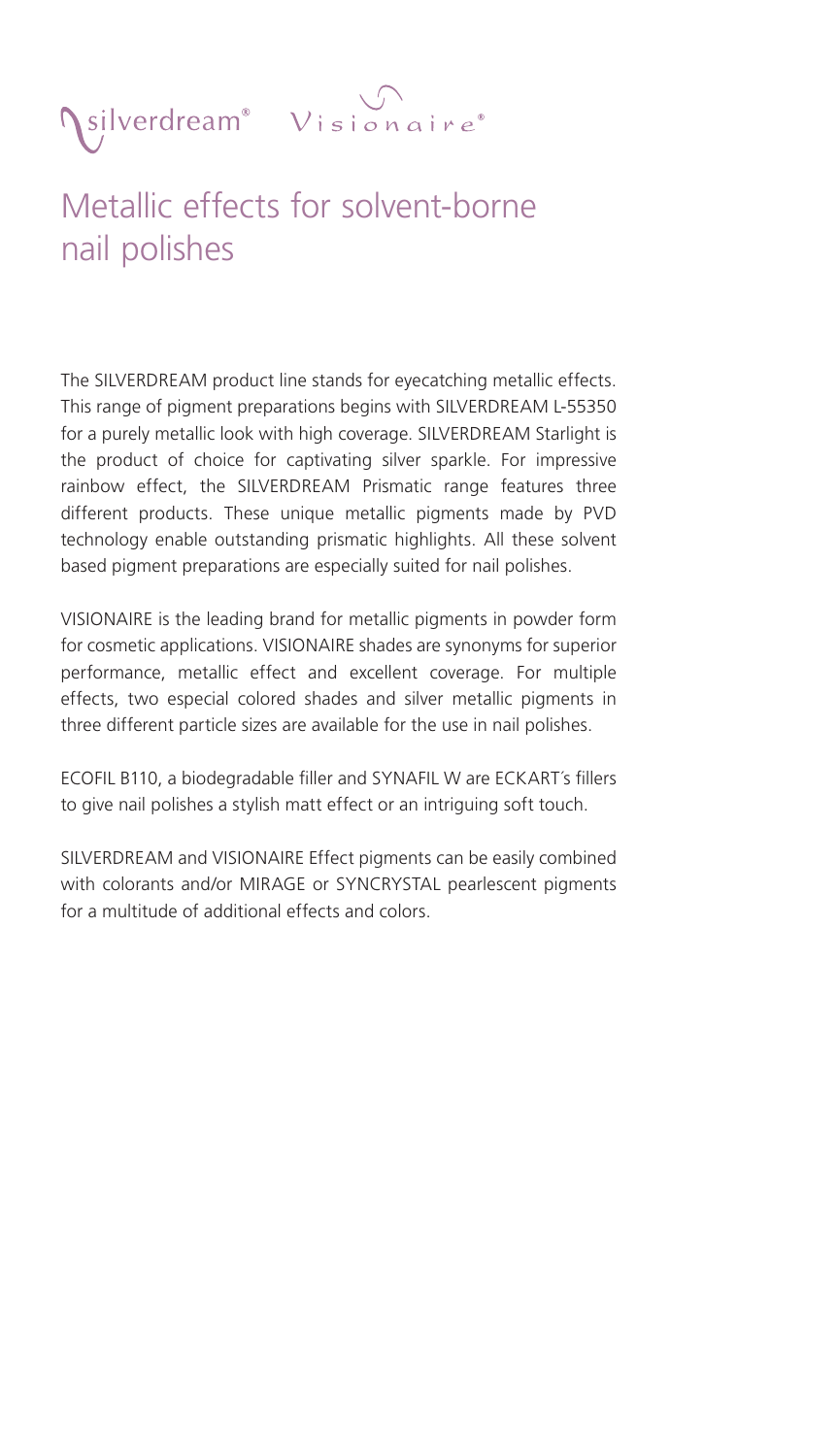Visionaire<sup>®</sup>

| <b>SILVERDREAM</b>                   | Article No. | Particle Size (microns) | Content (%)                                                          |                                                     |                                              |                                                            |                                                        |  |  |  |
|--------------------------------------|-------------|-------------------------|----------------------------------------------------------------------|-----------------------------------------------------|----------------------------------------------|------------------------------------------------------------|--------------------------------------------------------|--|--|--|
| Type                                 |             |                         | Aluminum Powder<br>(CI 77000)<br>CAS: 7429-90-5<br>EINECS: 231-072-3 | Ethyl Acetate<br>CAS: 141-78-6<br>EINECS: 205-500-4 | Acetone<br>CAS: 67-64-1<br>EINECS: 200-662-2 | <b>Butyl Acetate</b><br>CAS: 123-86-4<br>EINECS: 204-658-1 | Isopropyl Alcohol<br>CAS: 67-63-0<br>EINECS: 200-661-7 |  |  |  |
|                                      |             |                         |                                                                      |                                                     |                                              |                                                            |                                                        |  |  |  |
| <b>Metallic pigment preparations</b> |             |                         |                                                                      |                                                     |                                              |                                                            |                                                        |  |  |  |
| Starlight 70 IL                      | 007302      | $20 - 95$               | $68 - 72$                                                            | $\hspace{0.1mm}-\hspace{0.1mm}$                     |                                              |                                                            | $28 - 32$                                              |  |  |  |
| Aluminum pigment dispersions         |             |                         |                                                                      |                                                     |                                              |                                                            |                                                        |  |  |  |
| L-55350                              | 056252ZZ268 | $11 - 12$               | 10                                                                   | < 90                                                | $<$ 3                                        | -                                                          |                                                        |  |  |  |
| Prismatic H-50720                    | 022357ZZ168 | $18 - 22$               |                                                                      | < 95                                                | < 6                                          |                                                            |                                                        |  |  |  |
| Prismatic H-50550                    | 052506ZZ168 | $48 - 52$               |                                                                      | < 95                                                | < 9                                          | $\sim$                                                     | -                                                      |  |  |  |
| Prismatic H-115002                   | 053002ZZ168 | $180 - 240$             | $\leq$ 2                                                             | $\qquad \qquad -$                                   | < 50                                         | < 90                                                       |                                                        |  |  |  |

| <b>VISIONAIRE</b>         | Article No. | Particle Size (microns) | Content (%)                                                          |                                               |                                                             |                                                            |  |  |  |  |
|---------------------------|-------------|-------------------------|----------------------------------------------------------------------|-----------------------------------------------|-------------------------------------------------------------|------------------------------------------------------------|--|--|--|--|
| Type                      |             |                         | Aluminum Powder<br>(CI 77000)<br>CAS: 7429-90-5<br>EINECS: 231-072-3 | Silica<br>CAS: 7631-86-9<br>EINECS: 231-545-4 | Red 34<br>(CI 15880)<br>CAS: 6417-83-0<br>EINECS: 229-142-3 | Aluminum Hydroxide<br>CAS: 21645-51-2<br>EINECS: 244-492-7 |  |  |  |  |
| Silver shades             |             |                         |                                                                      |                                               |                                                             |                                                            |  |  |  |  |
| Splendid Silver Sea       | 022686      | $5 - 50$                | $85 - 95$                                                            | $5 - 15$                                      |                                                             |                                                            |  |  |  |  |
| Bright Silver Sea         | 040443      | $15 - 70$               | $85 - 95$                                                            | $5 - 15$                                      |                                                             |                                                            |  |  |  |  |
| Sparkling Silver Sea      | 040966      | $20 - 95$               | $85 - 95$                                                            | $5 - 15$                                      |                                                             |                                                            |  |  |  |  |
| Special shades            |             |                         |                                                                      |                                               |                                                             |                                                            |  |  |  |  |
| Bright Splendid Red 34    | 041711      | $15 - 70$               | $75 - 83$                                                            | $13 - 17$                                     | $4 - 8$                                                     | $\sim$                                                     |  |  |  |  |
| Bright Splendid Champagne | 021094      | $15 - 70$               | $58 - 73$                                                            | $5 - 10$                                      |                                                             | $22 - 32$                                                  |  |  |  |  |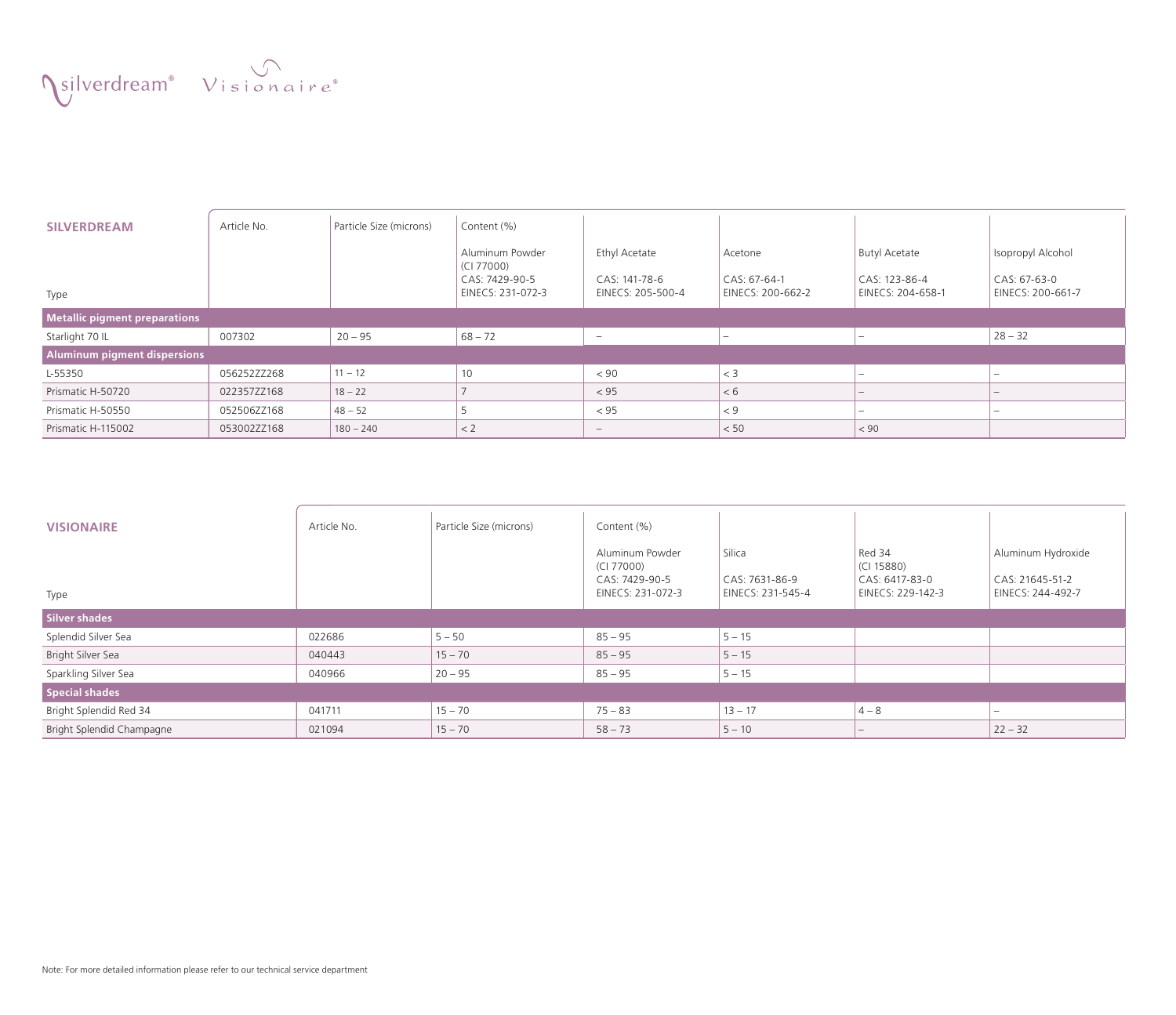